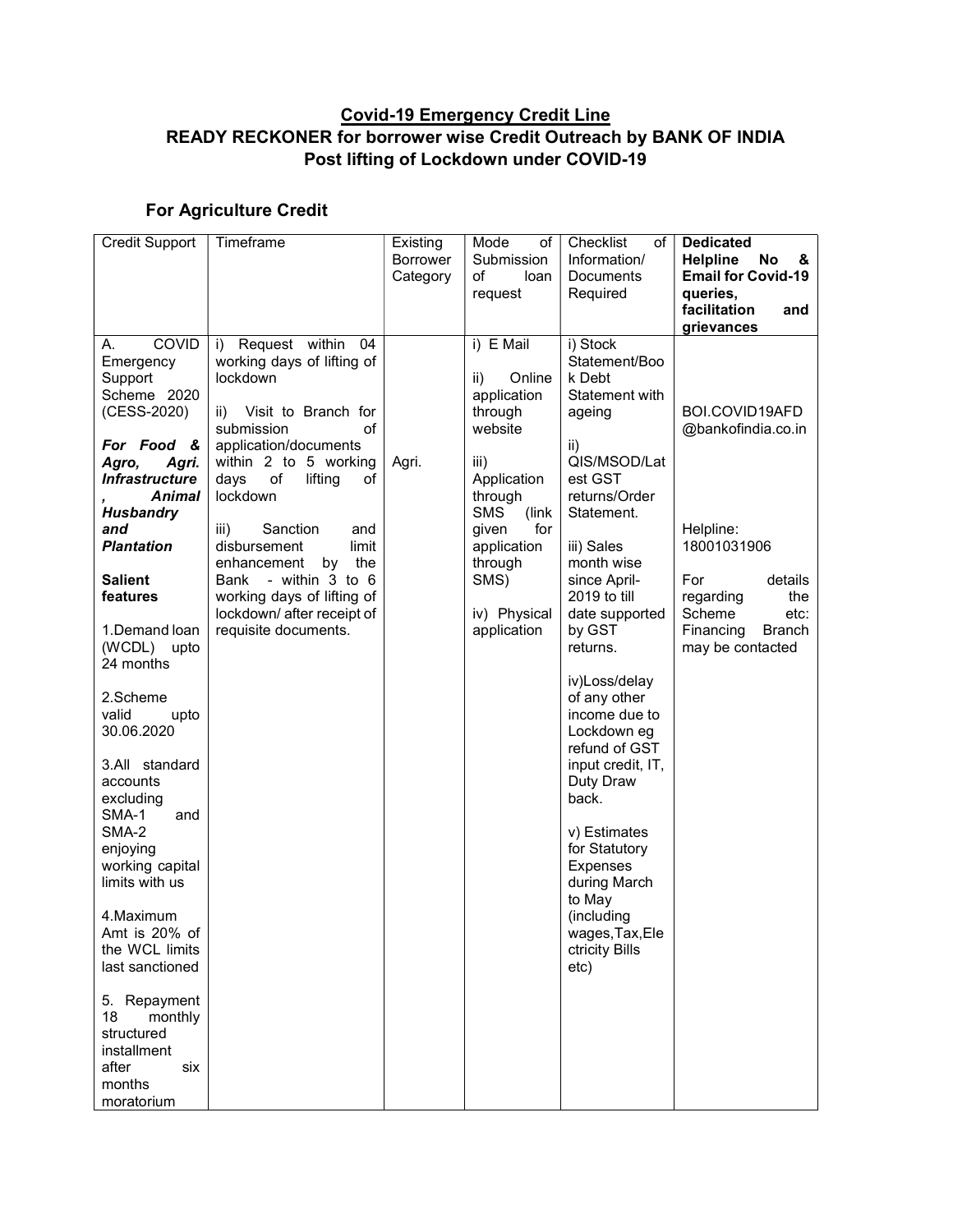| <b>Credit Support</b>                                                                                              | Timeframe                                                                                                                                                                                                                                                                                                                                                                                                                                                                                                                                                                                                                                                                                                                                                                                                                             | Existing          | Mode<br>οf<br>Submission                                                                                                                                                              | Checklist<br>оf<br>Information/                                                                                                                                                                                                                                                                                                                                                                                                                                                                                                                                                            | Dedicated                                                                                                                                                           |
|--------------------------------------------------------------------------------------------------------------------|---------------------------------------------------------------------------------------------------------------------------------------------------------------------------------------------------------------------------------------------------------------------------------------------------------------------------------------------------------------------------------------------------------------------------------------------------------------------------------------------------------------------------------------------------------------------------------------------------------------------------------------------------------------------------------------------------------------------------------------------------------------------------------------------------------------------------------------|-------------------|---------------------------------------------------------------------------------------------------------------------------------------------------------------------------------------|--------------------------------------------------------------------------------------------------------------------------------------------------------------------------------------------------------------------------------------------------------------------------------------------------------------------------------------------------------------------------------------------------------------------------------------------------------------------------------------------------------------------------------------------------------------------------------------------|---------------------------------------------------------------------------------------------------------------------------------------------------------------------|
|                                                                                                                    |                                                                                                                                                                                                                                                                                                                                                                                                                                                                                                                                                                                                                                                                                                                                                                                                                                       | Borrower          |                                                                                                                                                                                       |                                                                                                                                                                                                                                                                                                                                                                                                                                                                                                                                                                                            | Helpline No & Email                                                                                                                                                 |
|                                                                                                                    |                                                                                                                                                                                                                                                                                                                                                                                                                                                                                                                                                                                                                                                                                                                                                                                                                                       |                   | request                                                                                                                                                                               | Required                                                                                                                                                                                                                                                                                                                                                                                                                                                                                                                                                                                   |                                                                                                                                                                     |
| В.<br>Working Capital<br>Reassessment<br>on account of<br>COVID<br>impacted<br>requirements<br>(<br>up to Rs 5 Cr) | Request<br>for<br>i)<br>reduction<br>in<br>margin/increase<br>in<br>holding period for<br>stock/Book Debts -<br>within 04 working<br>days of lifting of<br>lockdown at branch/<br><b>ABC/Zonal Office</b><br>ii) Submission of<br>basic financial data<br>- within 2 to<br>5<br>working<br>days<br>of<br>lifting of lockdown<br>iii) Clarifications by<br>Phone/E Mail within<br>3 to 6 working days<br>of lifting of lockdown<br>iv) Assessment and<br>appraisal<br>by the<br>bank within 04 to 07<br>days working days<br>of<br>lifting<br>οf<br>lockdown.<br>v) Documentation -<br>within<br>05<br>to<br>08<br>working days<br>of<br>lifting of lockdown<br>Sanction<br>vi)<br>and<br>limit enhancement<br>by the bank within<br>06 to 09 working<br>days of lifting of<br>lockdown/<br>after<br>receipt of requisite<br>documents | Category<br>Agri. | of<br>loan<br>i) E Mail<br>Online<br>ii)<br>application<br>through<br>website<br>iii) Though<br>SMS (Link<br>for<br>application<br>attached to<br>SMS)<br>iv) Physical<br>Application | Documents<br>i)Last Audited<br><b>Balance Sheet</b><br>Estimated<br>$\prime$<br>Balance Sheet,<br>P&L<br>ii) Stock<br>Statement/<br><b>Book Debt</b><br>Statement with<br>ageing.<br>iii) QIS/MSOD/<br>Latest GST<br>returns/<br>Order<br>Statement.<br>iv) Sales<br>month wise<br>since April-<br>2019 to till<br>date supported<br>by GST<br>returns.<br>v) Loss/delay<br>of any other<br>income due to<br>Lockdown e.g.<br>refund of GST<br>input credit, IT,<br>Duty Draw<br>back.<br>v) Estimates<br>for Statutory<br>Expenses<br>during March<br>to May<br>(including<br>wages, Tax, | BOI.COVID19AFD<br>@bankofindia.co.in<br>Helpline:<br>18001031906<br>For<br>details<br>regarding<br>the<br>Scheme<br>etc:<br>Financing<br>Branch<br>may be contacted |
|                                                                                                                    |                                                                                                                                                                                                                                                                                                                                                                                                                                                                                                                                                                                                                                                                                                                                                                                                                                       |                   |                                                                                                                                                                                       | <b>Electricity Bills</b><br>etc)                                                                                                                                                                                                                                                                                                                                                                                                                                                                                                                                                           |                                                                                                                                                                     |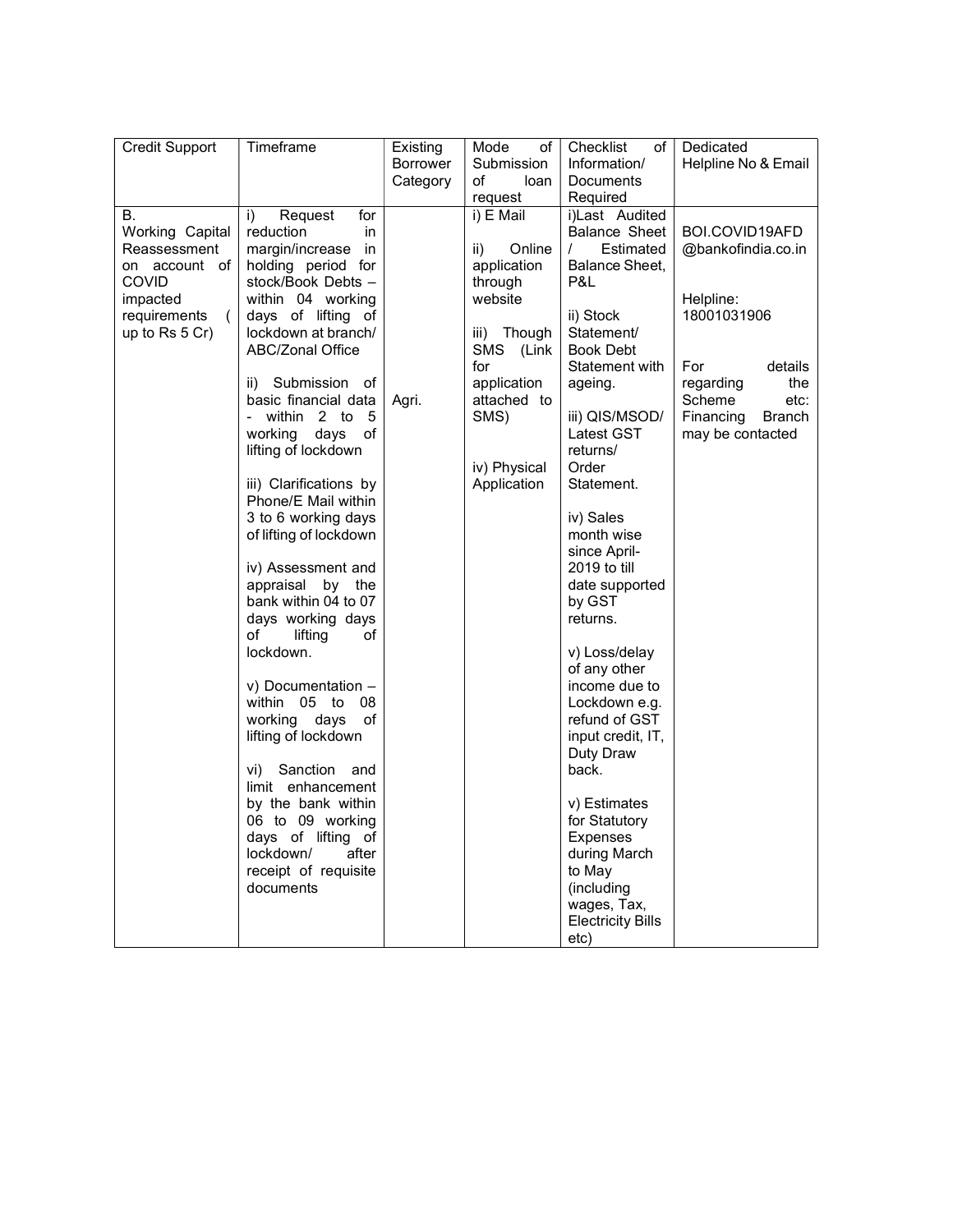| Credit      | Timeframe                                 | Existing        | Mode<br>of    | Checklist<br>of            | Dedicated           |
|-------------|-------------------------------------------|-----------------|---------------|----------------------------|---------------------|
| Support     |                                           | <b>Borrower</b> | Submission    | Information/               | Helpline No & Email |
|             |                                           | Category        | of<br>loan    | Documents                  |                     |
|             |                                           |                 | request       | Required                   |                     |
| C. Working  | i) Request may be                         |                 | i) E Mail     | i)Last Audited             |                     |
| Capital Re- | through<br>sent                           |                 |               | <b>Balance</b>             | BOI.COVID19AFD      |
| assesment   | registered e<br>mail                      |                 | Online<br>ii) | Sheet/Estimat              | @bankofindia.co.in  |
| (above Rs 5 | ID/hard copies/SMS                        |                 | application   | ed Bal Sheet,              |                     |
| Cr)         | - within 04 working                       |                 | through       | P&L/CMA data               |                     |
|             | days of lifting of                        |                 | website       |                            | Helpline:           |
|             | lockdown at branch/<br>ABC/Zonal Office   |                 | iii) Though   | ii) Stock<br>Statement/Boo | 18001031906         |
|             |                                           |                 | SMS (Link     | k Debt                     |                     |
|             |                                           |                 | for           | Statement with             | For<br>details      |
|             | ii) Submission of                         |                 | application   | ageing.                    | regarding<br>the    |
|             | basic financial data                      |                 | attached to   |                            | Scheme<br>etc:      |
|             | viz estimated sales,                      |                 | SMS)          | iii)                       | Financing<br>Branch |
|             | holding period of                         |                 |               | QIS/MSOD/Lat               | may be contacted    |
|             | inventory<br>&                            | Agri.           |               | est GST                    |                     |
|             | receivables, sundry                       |                 | iv) Physical  | returns/                   |                     |
|             | creditor level to be                      |                 | Application   | Order                      |                     |
|             | provided<br>for                           |                 |               | Statement.                 |                     |
|             | reassessment                              |                 |               |                            |                     |
|             | 10<br>within 04 to                        |                 |               | iv) Sales                  |                     |
|             | working days<br>of                        |                 |               | month wise<br>since April- |                     |
|             | lifting of lockdown,                      |                 |               | 2019 to till               |                     |
|             | iii) Clarifications by                    |                 |               | date supported             |                     |
|             | Phone/E mail within                       |                 |               | by GST                     |                     |
|             | 05 to 12 working                          |                 |               | returns.                   |                     |
|             | days of lifting of                        |                 |               |                            |                     |
|             | lockdown                                  |                 |               | v) Loss/delay              |                     |
|             |                                           |                 |               | of any other               |                     |
|             | iv) Assessment and                        |                 |               | income due to              |                     |
|             | appraisal by the                          |                 |               | Lockdown eg                |                     |
|             | bank within 10 to 15                      |                 |               | refund of GST              |                     |
|             | days<br>working<br>оf                     |                 |               | input credit, IT,          |                     |
|             | lifting of lockdown.                      |                 |               | Duty Draw                  |                     |
|             |                                           |                 |               | back.                      |                     |
|             | Documentation<br>V)<br>within<br>11 to 20 |                 |               | v) Estimates               |                     |
|             | working<br>days<br>оf                     |                 |               | for Statutory              |                     |
|             | lifting of lockdown                       |                 |               | <b>Expenses</b>            |                     |
|             |                                           |                 |               | during March               |                     |
|             | vi) Sanction and                          |                 |               | to May                     |                     |
|             | limit enhancement                         |                 |               | (including                 |                     |
|             | by the bank within                        |                 |               | wages, Tax, Ele            |                     |
|             | 12 to 20 working                          |                 |               | ctricity Bills             |                     |
|             | days of lifting of                        |                 |               | etc)                       |                     |
|             | lockdown                                  |                 |               |                            |                     |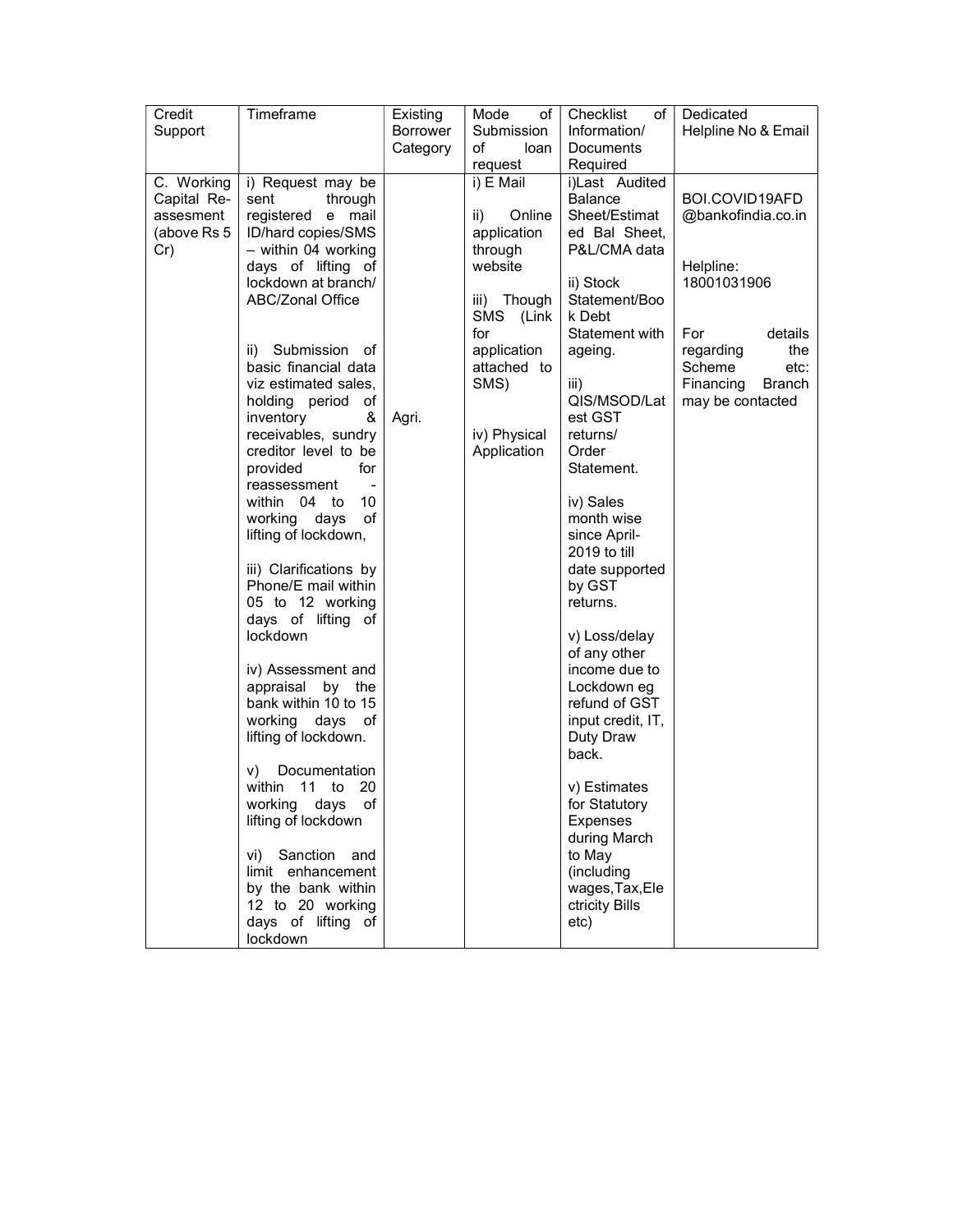## For Self Help Group and KCC beneficiaries

| Credit<br>Support                                                                                                                                                                                                                                                                                                                                          | Timeframe                                                                                                                                                                                                                                                                                                                                                                                                                                | Existing<br><b>Borrower</b><br>Category                                                                                                                                                         | Mode<br>οf<br>Submission<br>loan<br>οf<br>request                                                                                                                                                                                 | Checklist<br>of<br>Information/<br>Documents<br>Required                                                                                         | Dedicated<br>Helpline No & Email<br>for<br>Covid-19<br>queries, facilitation<br>and grievances                                                                             |
|------------------------------------------------------------------------------------------------------------------------------------------------------------------------------------------------------------------------------------------------------------------------------------------------------------------------------------------------------------|------------------------------------------------------------------------------------------------------------------------------------------------------------------------------------------------------------------------------------------------------------------------------------------------------------------------------------------------------------------------------------------------------------------------------------------|-------------------------------------------------------------------------------------------------------------------------------------------------------------------------------------------------|-----------------------------------------------------------------------------------------------------------------------------------------------------------------------------------------------------------------------------------|--------------------------------------------------------------------------------------------------------------------------------------------------|----------------------------------------------------------------------------------------------------------------------------------------------------------------------------|
| <b>BOI</b><br>Samanya<br><b>Credit Card</b><br>Covid 19<br>-Financial<br>Support<br>in<br>terms of<br>CC /OD to<br>individual<br><b>SHG</b><br>member<br>upto<br>Rs.<br>for<br>$50,00/-$<br>expenses<br>related<br>to<br>agriculture,<br>allied<br>activity,<br>non-farm<br>activity and<br>consumptio<br>n needs<br>Scheme<br>valid<br>upto<br>30.06.2020 | The<br>borrowers<br>are expected to<br>submit<br>their<br>application<br>along<br>with<br>required<br>documents<br>by<br>personal visit to<br>branches.<br>The<br>same<br>is<br>expected to be<br>received within 5<br>days of lifting of<br>lockdown.<br>after<br><b>Branches</b><br>receipt<br>of<br>complete<br>application<br>along<br>with<br>requisite<br>documents<br>to<br>the<br>complete<br>entire<br>process<br>within 4 days | Women<br><b>SHG</b><br>members<br>sponsore<br>by<br>d<br>NRLM/<br>SRLMs/<br>Reputed<br><b>NGOs</b><br>having<br>satisfacto<br>ry<br>repayme<br>of<br>nt<br>performa<br>nce<br>οf<br>first dose. | i) E Mail<br>Online<br>ii)<br>application<br>through<br>website<br>iii) Though<br>SMS<br>(Link<br>for<br>application<br>attached to<br>SMS)<br>iv) Through<br><b>Business</b><br>Correspond<br>ent.<br>v) Physical<br>Application | i)Application<br>ii)Individual<br><b>KYC</b><br>documents.<br>iii)<br>Endorsement<br>letter issued<br>by SHG.<br>iv) Quotations<br>if applicable | BOI.COVID19AFD<br>@bankofindia.co.in<br>Helpline:<br>18001031906<br>For<br>details<br>regarding<br>the<br>Scheme<br>etc:<br>Financing<br><b>Branch</b><br>may be contacted |
| <b>Kisan</b><br><b>Tatkal</b><br>Loan<br>Scheme-<br>Codid 19<br>Financial<br>Support to<br>Agriculture<br>borrowers/<br>Farmers<br>Financial<br>assistance<br>Rs.<br>upto<br>50000/-<br>subject<br>to<br>ceiling<br>at<br>50%<br>of<br><b>KCC</b><br>limit                                                                                                 | The<br>borrowers<br>are expected to<br>submit<br>their<br>application<br>along<br>with<br>required<br>documents<br>by<br>personal visit to<br>branches.<br>The<br>is<br>same<br>expected to be<br>received within 5<br>days of lifting of<br>lockdown.<br><b>Branches</b><br>after<br>receipt<br>οf<br>complete<br>application<br>along<br>with                                                                                          | Satisfacto<br>ry<br>conducte<br>d<br>Standard<br>KCC<br>accounts<br>Agri.                                                                                                                       | i) E Mail<br>Online<br>ii)<br>application<br>through<br>website<br>iii) Though<br>SMS<br>(Link<br>for<br>application<br>attached to<br>SMS)<br>iv) Through<br><b>Business</b><br>Correspond<br>ent.<br>v) Physical<br>Application | i)Application<br>ii)Individual<br><b>KYC</b><br>documents.<br>iii) Copy of<br>land records.                                                      | BOI.COVID19AFD<br>@bankofindia.co.in<br>Helpline:<br>18001031906<br>details<br>For<br>regarding<br>the<br>Scheme<br>etc:<br>Financing<br>Branch<br>may be contacted        |